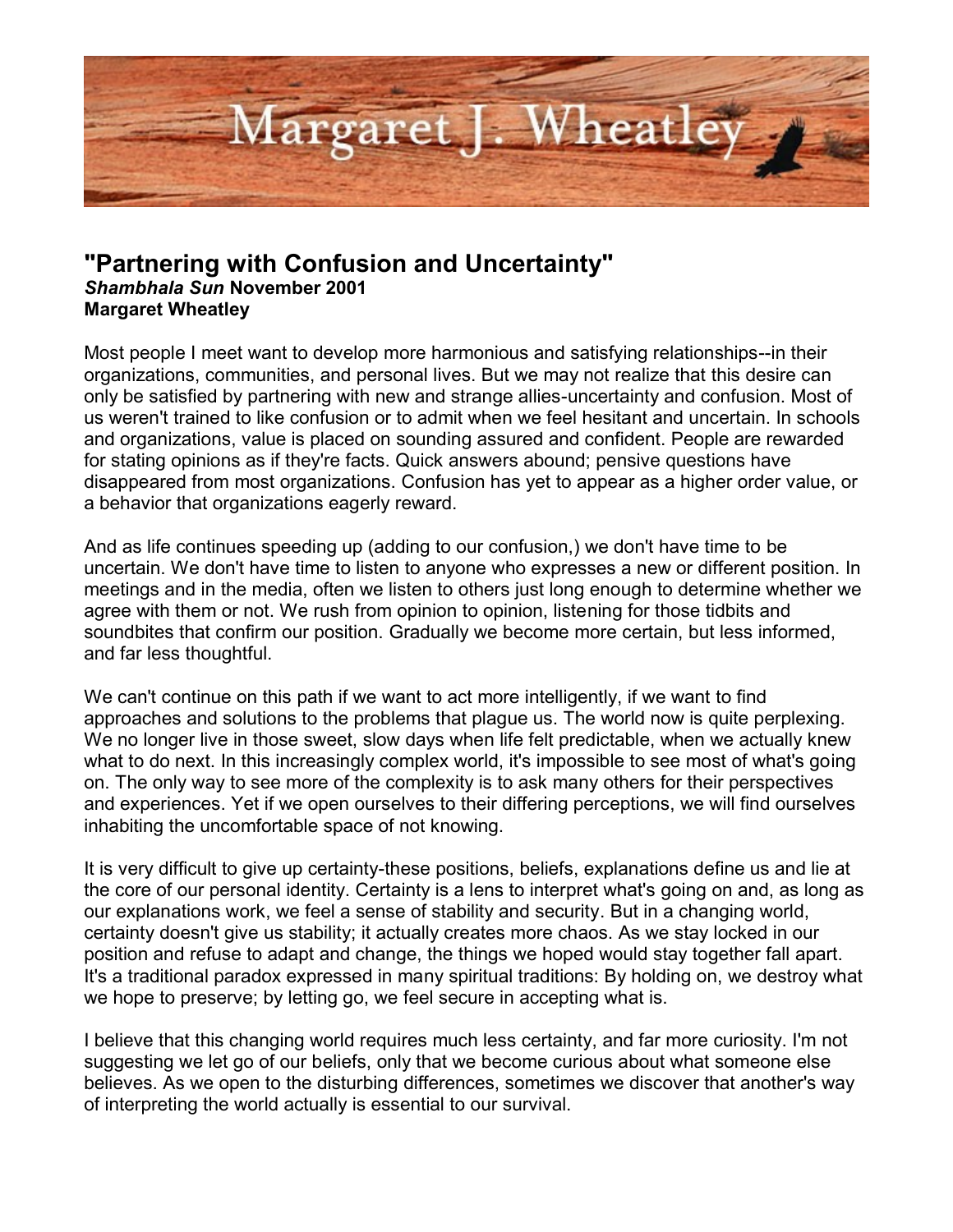The global system we inhabit is dense and tangled. We each live in a different part of this complexity. And, no two people are identical. Therefore, it's impossible for two people to see things exactly the same. You can test this out for yourself. Take any event that you've shared with others (a speech, a movie, a current event, a major problem) and ask your colleagues and friends to describe their interpretation of that event. I think you'll be amazed at how many different explanations you'll hear. You'll end up with a rich tapestry of interpretations much more interesting than your single one.

I find that the first step to becoming curious is to admit that I'm not succeeding in figuring things out alone. If my solutions don't work as well as I'd like, if my explanations of why something happened don't feel sufficient, I take these as signs that it's time to begin asking others about what they see and think. I try to move past the lazy and superficial conversations where I pretend to agree with someone else rather than inquire seriously into their perspective. I try and become a conscious listener, actively listening for differences.

There are many ways to sit and listen for the differences. Lately, I've been listening for what surprises me. What did I just hear that startled me? This isn't easy-I'm accustomed to sit there nodding my head as someone voices what I agree with. But when I notice what surprises me, I'm able to see my own views more clearly, including my beliefs and assumptions.

Noticing what surprises and disturbs me has been a very useful way to see invisible beliefs. If what you say surprises me, I must have been assuming something else was true. If what you say disturbs me, I must believe something contrary to you. My shock at your position exposes my own position. When I hear myself saying "How could anyone believe something like that?" a light comes on for me to see my own beliefs. These moments are great gifts. If I can see my beliefs and assumptions, I can decide whether I still value them.

If you're willing to be disturbed and confused, I recommend that you begin a conversation with someone who thinks differently than you do. Listen as best you can for what's different, for what surprises you. Try and stop the voice of judgment or opinion. Just listen. At the end of this practice, notice whether you learned anything new. Notice whether you developed a better relationship with the person you talked with. If you try this with several people, you might find yourself laughing in delight as you realize how many unique ways there are to be human.

We have the opportunity many times a day, everyday, to be the one who listens to others, curious rather than certain. And the greatest benefit that comes to those who listen is that we develop closer relationships with those we thought we couldn't understand. When we listen with less judgment, we always develop better relationship with each other. It's not differences that divide us. It's our judgments that do. Curiosity and good listening bring us back together.

Sometimes we hesitate to listen for differences because we don't want to change. We're comfortable with our lives, and if we listened to anyone who raised questions, we'd have to get engaged in changing things. If we don't listen, things can stay as they are. But most of us do see things in our life or in the world that we would like to be different. If that's true, we have to listen more, not less. And we have to be willing to move into the discomfort of uncertainty and confusion.

We can't be creative if we refuse to be confused. Change always starts with confusion;